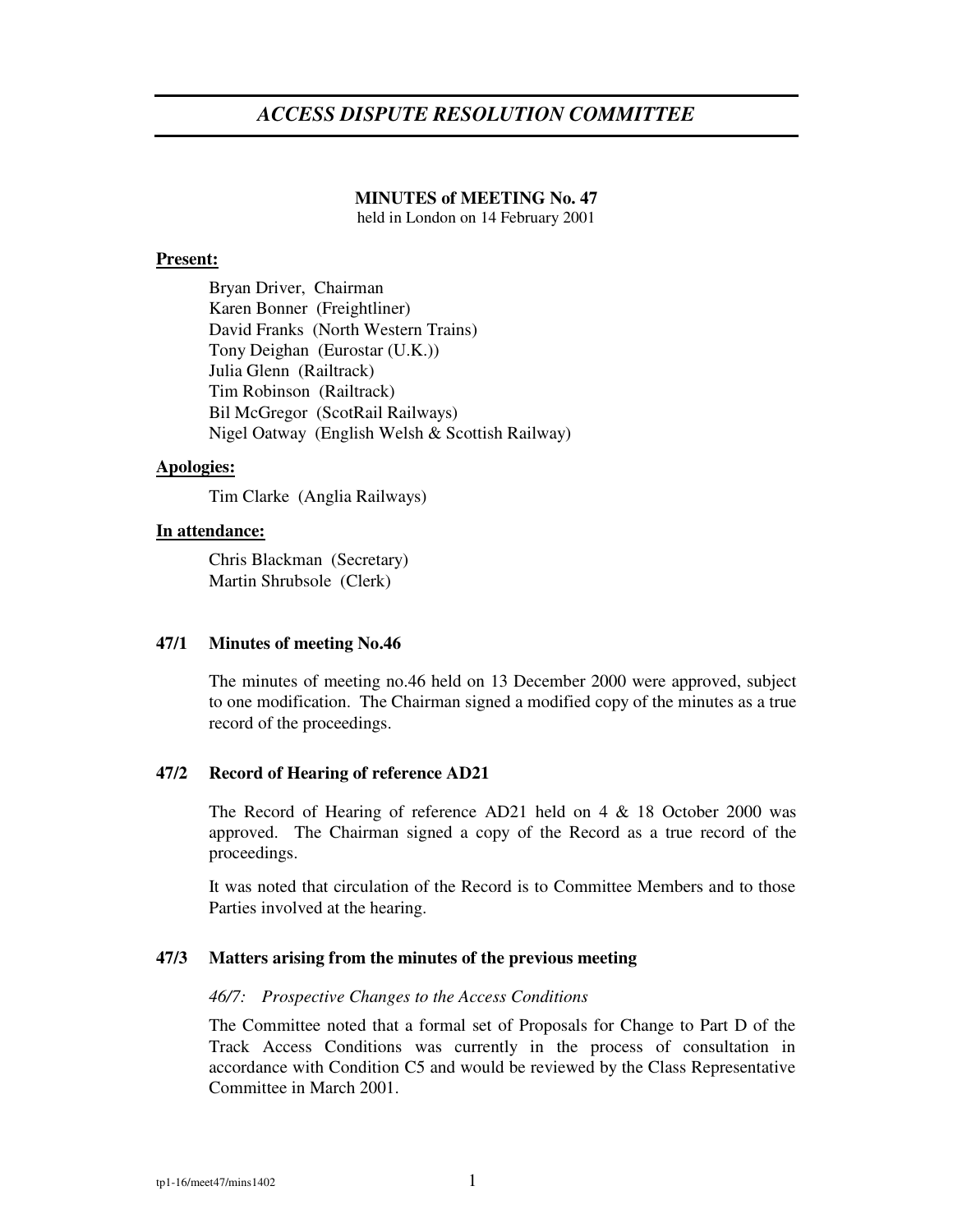There were no other matters arising other than items already listed on the agenda.

## **47/4 Hearing of Reference no.24 from South West Trains**

The Committee heard presentations from the parties, South West Trains (SWT) and Thameslink Rail (TRL), and noted that both parties had failed to follow the provisions of the Station Access Conditions correctly; at the same time both parties were claiming the benefit of some protection against the other's shortcomings, again citing the Station Access Conditions. In such circumstances, in order to decide both its jurisdiction, and the possible scope of any determination, the Committee sought to form a view of the overall effect of the actions of the parties.

The Committee also had to take account of its previous determination AD21, which in part, related to some of the issues raised in AD24. Some of the arguments advanced by the parties did not appear to take appropriate cognisance of the guidance and rulings given in that earlier determination, even to the extent that it was not clear to the Committee the precise sum that was at issue between them.

The Committee decided that, although there was scope to determine the matter under the powers within the Station Access Conditions, it would defer issuing any such determination. Instead it asked the Chairman to appraise the parties of the Committee's view of the flaws in their respective positions, and to invite them to resume direct negotiations taking into account the Committee's comments.

The parties were instructed that, if they were unable to resolve their differences by Friday 23 February 2001, then the dispute Hearing would be reconvened for the purpose of issuing a Determination.

## Post meeting note:

The parties held further discussion between themselves and advised the Committee Secretary on Friday 23 February that they had reached an amicable settlement and no longer needed the Committee to resolve differences between them. SWT formally withdrew the reference.

## **47/5 Update on References**

The Secretary advised that the papers for joint reference AD23 from WAGN, originally scheduled for a hearing on Monday 19 February, had not yet been received and the hearing had therefore been postponed.

There is also a reference pending from MerseyRail Electrics and Railtrack regarding delay attribution at St James Street station.

## **47/6 Any Other Business**

Members expressed concern about the difficulty in arranging to be present at a hearing when only some two weeks' notice was normally given. It was agreed, in order to permit more effective diary planning, that, at the end of each year, a date should be earmarked for each month of the following year to be available to use for dispute hearings. In the event of there being no disputes to be heard, the date could be cancelled with, if possible, two weeks notice.

Action: Secretary